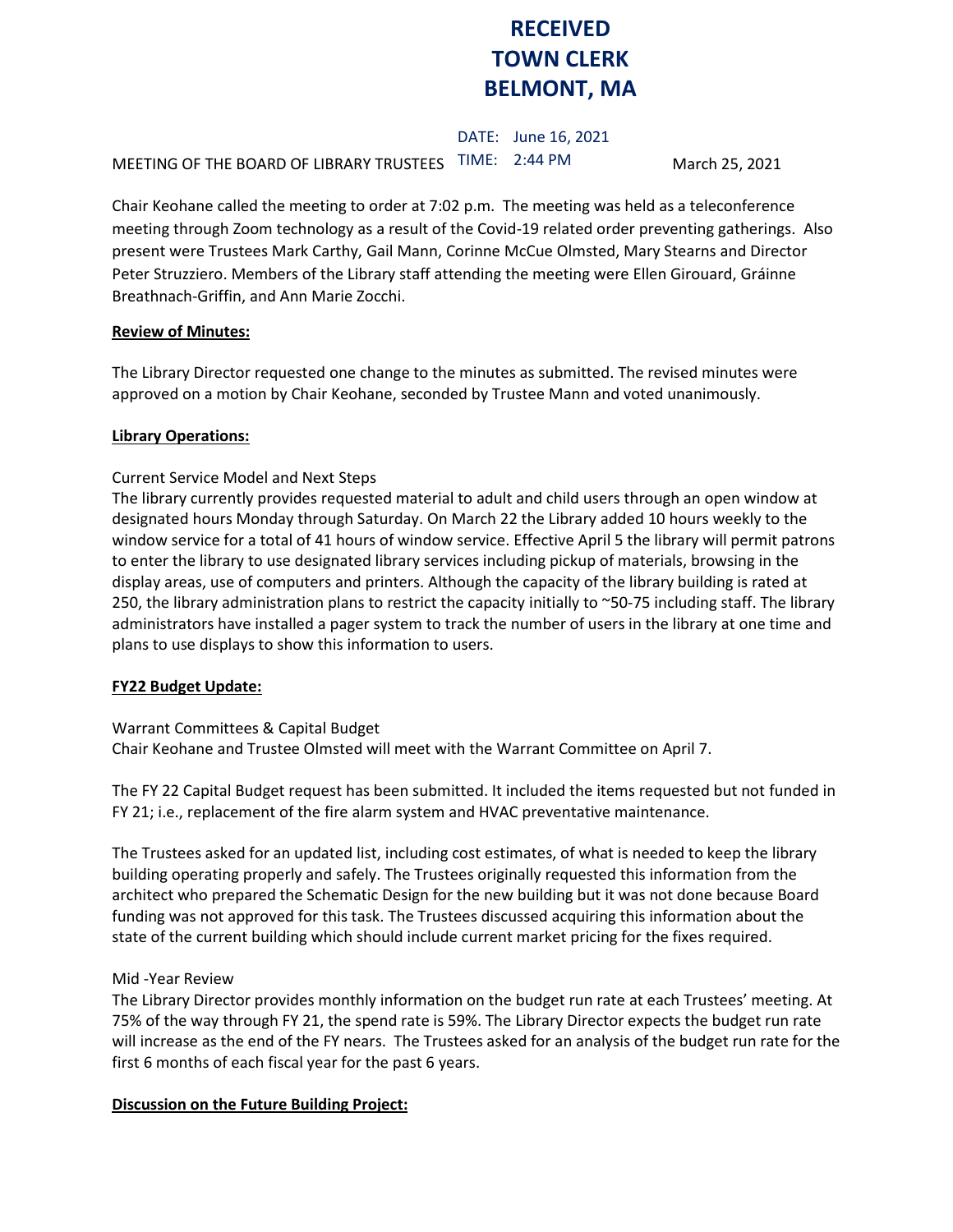The Trustees will have a comprehensive discussion of the library building project in terms of timing and how and when to pay for it at a subsequent meeting. The timing of the library building project needs to be addressed due to competition from other potential town projects.

## **Foundation/Friends/ /School Committee Updates:**

The Belmont Library Foundation did not meet this month.

Chair Keohane and Vice Chair Alligood met with the Friends. The Friends plan to publicize information about everything the library does. The Friends have a long-range plan to raise funds for the library. The Friends are planning an outdoor book sale with additional on-site activities to accompany the sale in the coming months. The book donation program will resume in early April.

Trustee Olmsted reported that Perkins & Will presented their draft "Belmont Ice Rink Site Study" to a joint meeting of the Select Board and School Committee on March 15. The study presented three options for layout of a new ice rink and realignment of the playing fields on the land west of Harris Field. The presentation also addresses a request for 90-110 additional parking spaces, 90 of which are intended for BHS student parking. The final report is expected March 30.

The Belmont Public Schools will bring students back to in-school learning in stages; i.e., grades K-4 on April 5, high school students 4 days a week starting April 12. Students will be seated 3 feet apart and 6 feet while eating. Teachers will be 6 feet from students. Students will use individual desks and will not be permitted to talk during lunch. The School Department also plans to purchase several tents. Elementary school students will have access to the libraries in their schools.

The town of Belmont recently received \$8.6 M in federal money. \$1M is slated for the schools and \$7.6 M for covid relief, lost revenues, water, sewer and broadband enhancements.

# **Key Topics:**

Follow-Up on Network Security

In response to a question raised by a trustee during the February Trustees' meeting, the Library Director circulated a letter from Phil McNulty, Director of the Minuteman Library Network, describing the network's policies for ensuring patrons' privacy.

## Union Negotiation Update

The Library Director and Trustee Mann are meeting with the Belmont Library Association to conduct negotiations.

## **Policy Review:**

## Exhibit & Display Policy

The Library Director circulated the proposed update to the library's Exhibit and Display Policy which incorporated Trustee comments. Trustee Olmsted asked that the draft policy omit enumeration of the specific locations in the library for exhibits and displays and leave these decisions to the Director's